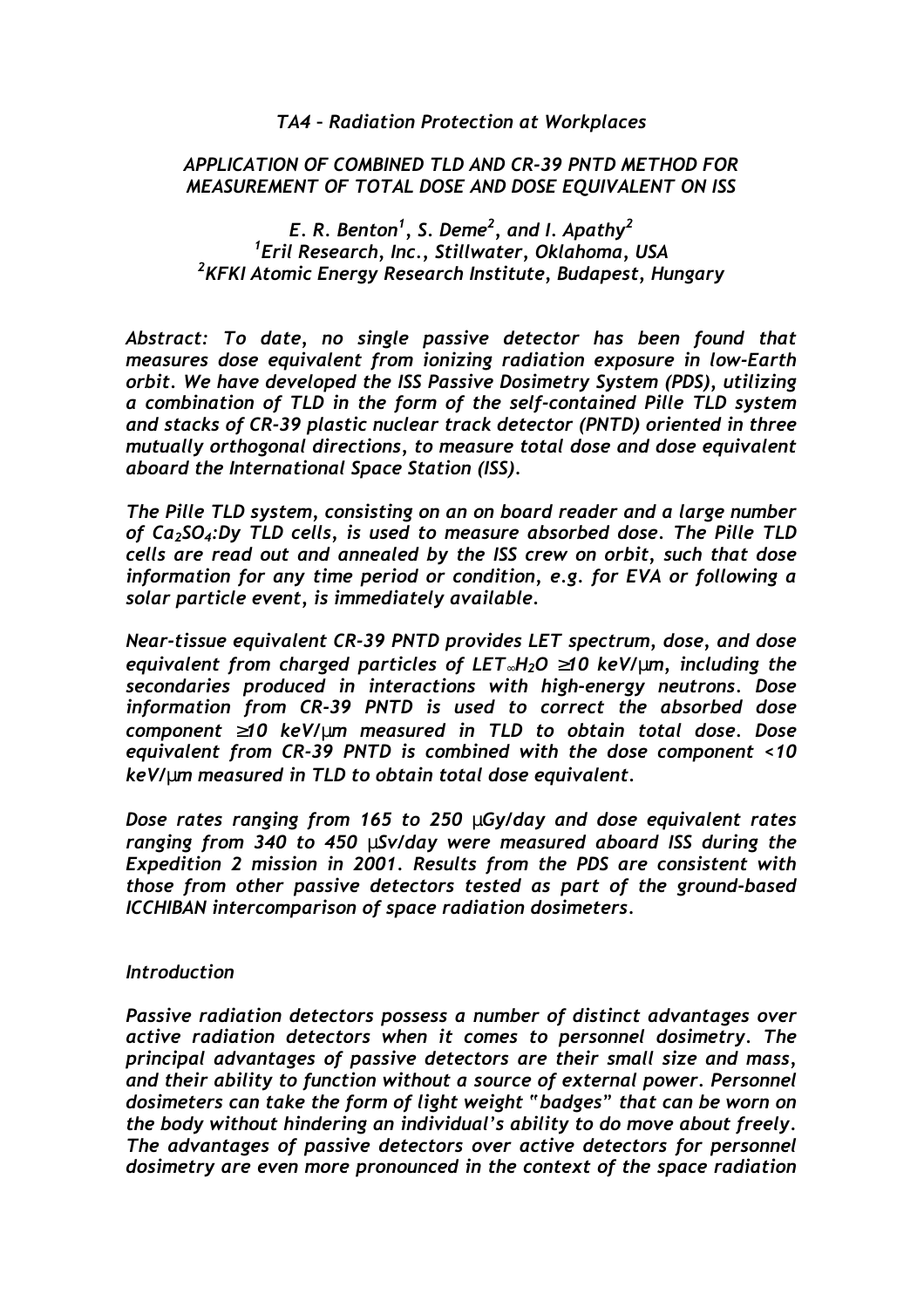*environment and, today, all of the world's space agencies with human space flight programs use some form of passive dosimeter to monitor crew radiation exposure in space. Passive detectors have also been widely used for area dosimetry throughout the habitable volume of spacecraft. Their lack of a power requirement, in addition to their small size and low cost, means that relatively large numbers of passive radiation detectors can be distributed throughout a spacecraft in order to monitor the radiation environment as a function of location, shielding, and other variables.* 

*There are, nonetheless, a number of limitations to the use of passive detectors as personal crew dosimeters for cosmonauts and astronauts. One limitation is the fact that passive radiation detectors must be returned to the ground for processing and analysis. Another limitation stems from the complexity of the radiation field encountered aboard spacecraft. The space radiation environment consists of both primary charged particles and secondary charged and neutral particles that span a wide range of energies. No single type of passive detector has been found that is sensitive to all the relevant types of radiation over the energy range of significance for dosimetry. A radiation dosimeter for crew and area monitoring must be sensitive to electrons of energy up to ~6 MeV, protons of energy ranging from a few MeV to over a GeV (HZE particles), to heavy ions of charge* ≥*2 at energies from 10's of MeV/amu to several GeV/amu, as well as a wide range of secondary particles formed when the primary radiation interacts with the mass of the spacecraft and its contents. These secondary particles include* γ*-rays and x-rays, and charged particle secondaries over a wide range of energies. A passive radiation dosimeter should also possess a sensitivity to neutrons of energy less than 1 MeV to several hundred MeV similar to that of tissue. Details of the space radiation environment in low-Earth orbit (LEO) may be found in [Benton & Benton, 2001].* 

*We have developed the Passive Dosimetry System (PDS) for radiation monitoring aboard the International Space Station (ISS). The PDS consists of a combination of near-tissue equivalent CR-39 plastic nuclear track detector (PNTD) and CaSO4:Dy thermoluminescent detector (TLD). CR-39 PNTD is used to measure the LET spectrum, dose, and dose equivalent from particles of LET*∞*H2O* ≥*10 keV/*µ*m. TLD in the form of the Pille on-board TLD system is used to measure absorbed dose, although it registers the dose from high-LET particles with reduced efficiency. Using the method described below, the fraction of the dose from high-LET particles is subtracted from the TLD measurement. The dose in TLD from low-LET radiation is then added to the dose from particles of LET*∞*H2O* ≥*10 keV/*µ*m measured in CR-39 PNTD to obtain total dose, and is added to the dose equivalent from particles of LET*∞*H2O* ≥*10 keV/*µ*m measured in CR-39 PNTD to obtain total dose equivalent. Using this combination of two passive radiation detectors, we are able to monitor that portion of the space radiation environment relevant to crew dosimetry. While the CR-39 PNTD detector stacks contained in each PDS dosimeter still needs to be returned to the ground for processing and analysis, the use of the self-contained*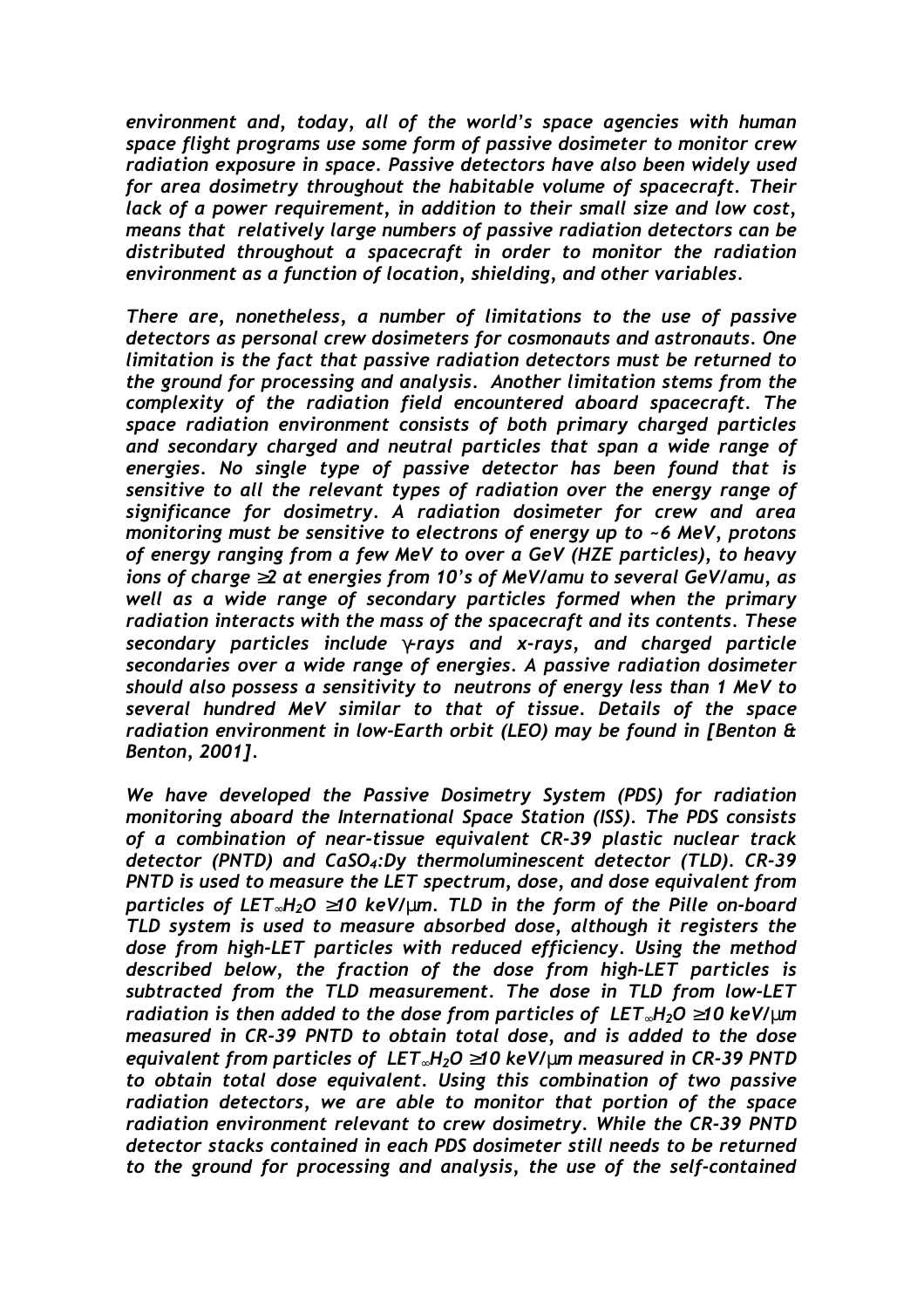*Pille TLD system permits the TLD portion of the PDS to be read out, annealed, and reused while on-orbit. The use of the Pille TLD system also allows for the measurement of dose received by astronauts and cosmonauts during EVA, as described in the companion paper [Deme et al., 2006]. Further details regarding the use of CR-39 PNTD in combination with TLD for space radiation dosimetry may be found in [Benton et al., 2002]. Details regarding the Pille on-board TLD system may be found in [Feher et al., 1981] and [Apathy et al., 1996].* 

*The PDS was first used aboard the ISS during the Expedition 2 DOSMAP experiment in 2001. Twelve PDS dosimeters were exposed throughout the U.S. Lab and Node 1 modules of ISS during a 100 day experiment. Passive and active radiation detectors from other laboratories were also exposed inside the ISS during this time as part of DOSMAP and other experiments.* 

### *Experiment*

*The ISS Passive Dosimetry System consists of an on-board Pille TLD reader and a number of PDS dosimeters. Each PDS dosimeter consists of a Pille TLD cell surrounded by three mutually-orthogonal stacks of CR-39 PNTD. The TLD cell containing CaSO4:Dy is mounted in an aluminum/nomex holder. The three CR-39 PNTD stacks are placed in pockets on two of the sides and at the end of the holder. The PDS dosimeter is attached by Velcro to a location inside the ISS. The dosimeter remains in this semipermanent position for the duration of the experiment. The Pille TLD bulb can be removed from the holder for readout by the Pille reader at suitable intervals over the course of the experiment. The three stacks of CR-39 PNTD can be exchanged during regular crew rotation when a Space Shuttle or Soyuz vehicle is docked to the station. Following the return of the CR-39 stacks to the ground, processing, readout and analysis are carried out in the laboratory. Figure 1 shows an example of a PDS dosimeter.*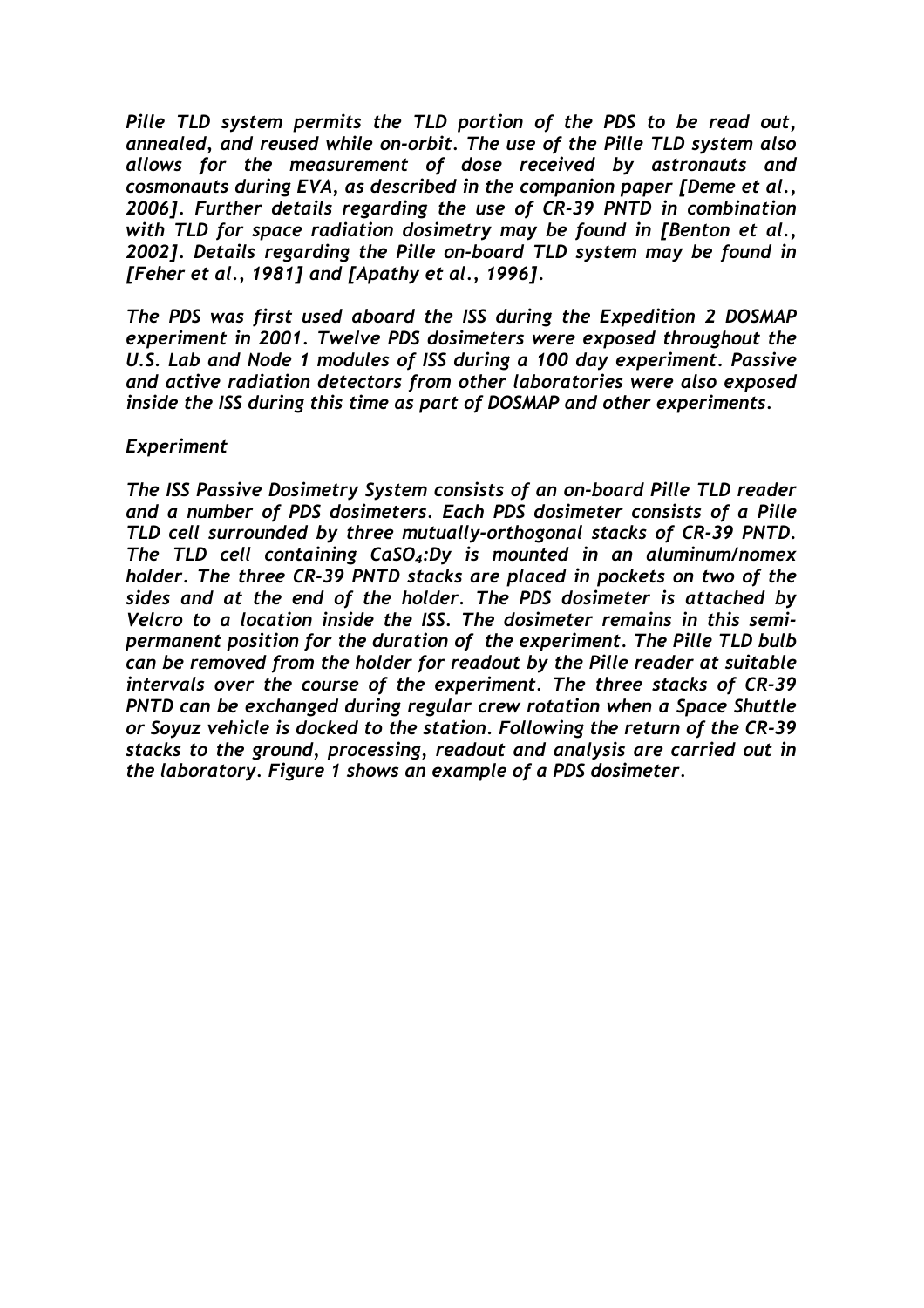

*Figure 1. PDS Dosimeter: The Pille TLD A0012 is mounted in an aluminum/nomex holder which contains the stacks of CR-39 PNTDs in pockets at the bottom, far-side, and right end of the holder.* 

*For the 2001 DOSMAP experiment, the Pille TLD and CR-39 PNTD components of the PDS were delivered to ISS at different times. The Pille TLD reader and a full complement of TLD dosimeter cells were delivered to ISS on STS-102/5A.1 on 8 March 2001, after which they were placed in storage. The PDS Supply/Return Kit, including the CR-39 PNTD stacks in their PDS holders, were delivered inside the MPLM to ISS on 19 April 2001, transferred to the US Lab on 26 April 2001, and then moved to the HRF rack in the US Lab on 29 April 2001. On 3 May 2001, the Pille TLDs were annealed and inserted into the PDS holders. The PDS holders were then distributed throughout the US Lab and Node 1. During the course of the DOSMAP experiment, the Pille TLDs were read out on ten separate occasions. One of the Pille TLD cells (A0101) was left inside the Pille reader and was automatically read out once every 90 minutes over the course of the DOSMAP experiment. On 9 August 2001, the PDS dosimeters were collected and the Pille TLDs read out for a final time. The PDS holders, including the CR-39 PNTD stacks, were returned to the Supply/Return Kit and stored on the Air Lock Deck of Node 1. On 22 August 2001, the PDS Supply/Return Kit was returned to the ground on STS-105/7A.1. The dose data measured by the Pille TLD reader was stored on a PCMCIA Flash Memory card, which was returned to the ground with the PDS Supply/Return Kit. The locations of the twelve PDS dosimeters throughout the U.S. Lab and Node 1 modules of ISS are listed in Table 1.* 

*Following return of the CR-39 PNTD component of the PDS, two individual layers of CR-39 PNTD from each of the three orthogonal stacks in each PDS dosimeter were chemically etched in a solution of 50*°*C, 6.25 N NaOH for*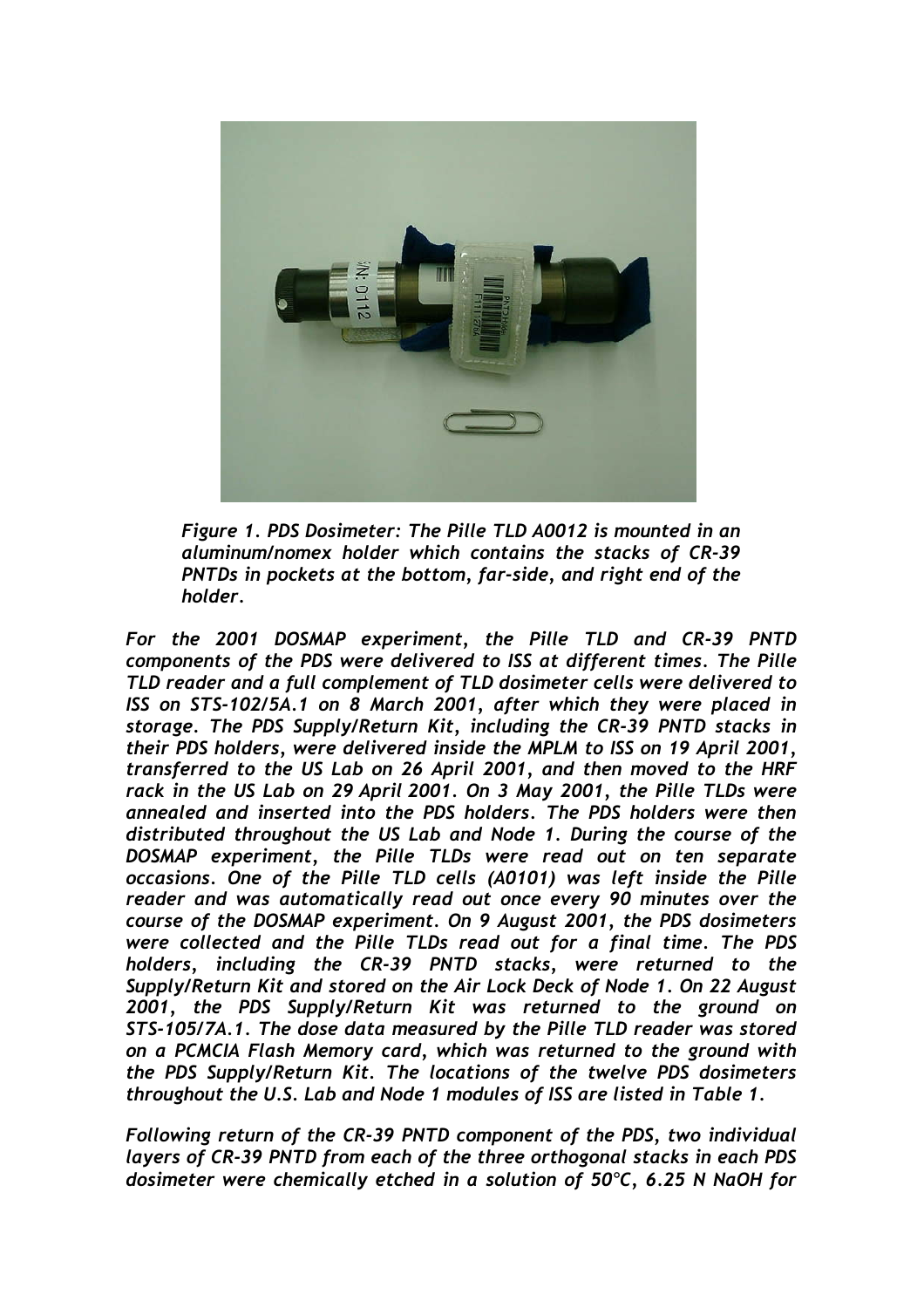*periods of 36 hours and 7 days (168 hr), respectively. The 36 hourprocessed (short-etch) detectors yielded track information from high-LET, short-range particles (>~8* µ*m), including neutron- and proton-induced target fragment recoils, as well as from primary HZE particles. The 7 dayprocessed (long-etch) detectors yielded information from longer-range particles (>~40* µ*m) in the lower LET portion of the spectrum above*  ≥*5 keV/*µ*m. The detectors are analyzed using a customized version of the ELBEK Automated Track Detector Analysis System [Noll et al., 1988; Rusch et al., 1991]. Track data was converted to LET spectrum utilizing an empirically derived function relating LET to the measured reduced etch rate ratio, VR, for each track. The long-etch and short-etch detector data from the three orthogonal detector stacks were combined into average long-etch and short-etch LET spectra. Then the LRP and SRP spectra were then combined into a single LET spectrum in the interval from ~5 to 1500 keV/*µ*m. The integral LET dose (Gy) and dose equivalent (Sv) spectra were determined by:* 

$$
\mathbf{D}_{\text{PNTD}} = \frac{4\pi 1.602 \times 10^{-9}}{\rho} \sum_{\mathbf{i}=\mathbf{10 \, keV/\mu m}}^{\text{max}} f(\mathbf{i}) \text{LET}(\mathbf{i}),
$$

*and* 

$$
H_{\text{PNTD}} = \frac{4\pi 1.602 \times 10^{-9}}{\rho} \sum_{i=10 \text{ keV/µm}}^{max} f(i) Q(i) \text{ LET}(i),
$$

*where*  $\rho$  *is the density of tissue and f(i) is the fluence of the particles with LET(i). The quality factor, Q(i), was determined using the ICRP-60 definition [ICRP, 1991].* 

*Dose from particles of LET <10 keV/*µ*m (Q = 1), measured by the Pille TLD cells was found by weighing the average dose from particles of LET*∞*H2O*  ≥*10 keV/*µ*m measured in CR-39 PNTD by an empirically-determined, LETdependent dose registration efficiency function,* η*(i), for the CaSO4:Dy TLD used in the Pille cells, and subtracting this quantity from the total absorbed dose measured by the Pille cell:* 

$$
\boldsymbol{D}_{\mathrm{Q=1}} = \boldsymbol{D}_{\mathrm{TLD}} - \sum_{i \text{ = 10 keV/\mu m}}^{max} \boldsymbol{\eta(i)} \boldsymbol{D}_{\mathrm{PNTD}}(i).
$$

*The total absorbed dose was found by:* 

$$
D_{Total} = D_{Q=1} + D_{PNTD},
$$

*while the total dose equivalent was found by:* 

$$
H_{Total} = D_{Q=1} + H_{PNTD}.
$$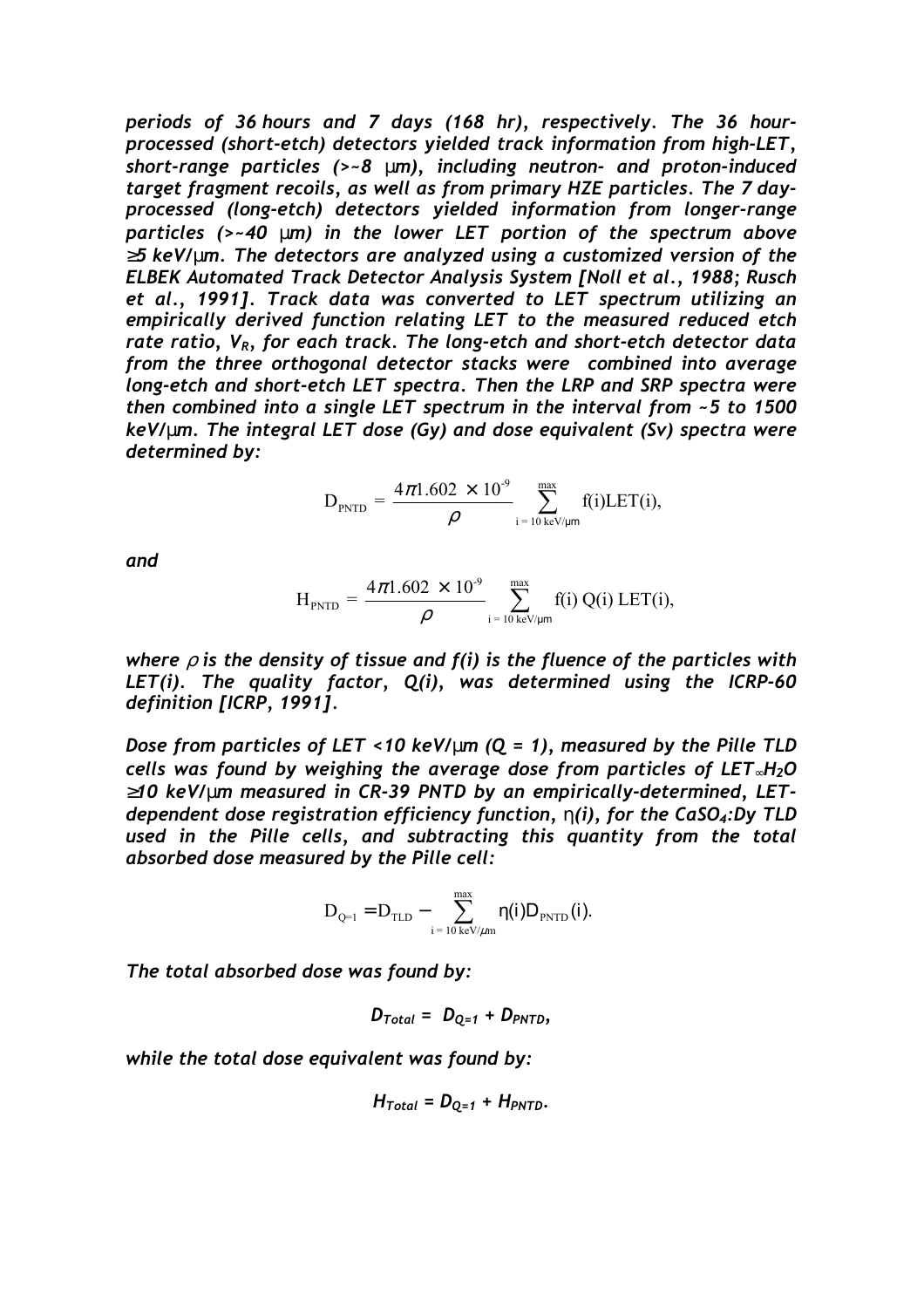*Average total dose rate and average total dose equivalent rate were determined by dividing total dose and total dose equivalent by the duration of the PDS exposure on ISS.* 

# *Results and Discussion*

*The locations of the twelve PDS dosimeters throughout the U.S. Lab and Node 1 modules of ISS are listed in Table 1. Table 1 also lists the average dose rates measured by the twelve Pille TLD cells in the PDS dosimeters. Average dose rates for ten of the twelve Pille TLD cells ranged from 160 to 190* µ*Gy/d, while two Pille cells measured significantly higher average dose rates. The minimum dose rate was 160.8* µ*Gy/d measured in PDS Dosimeter A0104 located near the forward hatch of the Node 1 module. The maximum dose rate of 242.6* µ*Gy/d was measured in A0102 located near the aft hatch of Node 1. The other significantly high absorbed dose measurement was obtained for PDS Dosimeter A0101—239.5* µ*Gy/d—which was permanently mounted in the Pille reader located in the HRF rack of the U.S. Lab and which was automatically read out once every 90 minutes. The differences in the average dose rates measured by the twelve Pille TLD cells largely reflect differences in the localized shielding environment surrounding each of the detectors. However, the East/West trapped proton anisotropy also likely contributed to some of the differences in the TLD dose results.* 

*Figures 2, 3, and 4 show a representative samples of the LET spectra measured in the CR-39 PNTD exposed in the PDS dosimeters during the Expedition 2 DOSMAP experiment. Figure 2 shows the differential LET fluence spectra measured in the long-etch and short-etch CR-39 PNTD layers from PDS Dosimeter A0105, located near the HRF rack in the U.S. Lab. The differential LET spectrum from the long-etch detector is divided into two components—the spectrum from particles that produced tracks only on one surface of the PNTD layer and the spectrum from particles that produced tracks on both the top and bottom surfaces of the PNTD*  layer. For a particle to produce tracks on both the top and bottom *surfaces of the PNTD, it must possess a range in excess of the pre-etch thickness of the layer—in this case ~600* µ*m. These particles are most likely High Z and Energy (HZE) particles in primary GCR and the longer range projectile fragment secondaries produced in nuclear interactions between the HZE GCR primaries and the nuclei of the spacecraft and its contents. Particles that form tracks on only a single surface of a PNTD layer have shorter range and are likely either primary protons or shortrange target fragment secondaries produced in proton and neutron interactions with nuclei in or near the PNTD layer. The minimum range of a particle that can form a measurable track in CR-39 PNTD is on the order of the bulk etch, the thickness of bulk detector removed during chemical etching. For the long-etch, this is ~40* µ*m, meaning that target fragment secondaries with range less than 40* µ*m will not be detected in the longetch PNTD layer. The bulk etch for the short-etch PNTD layer is ~8* µ*m and*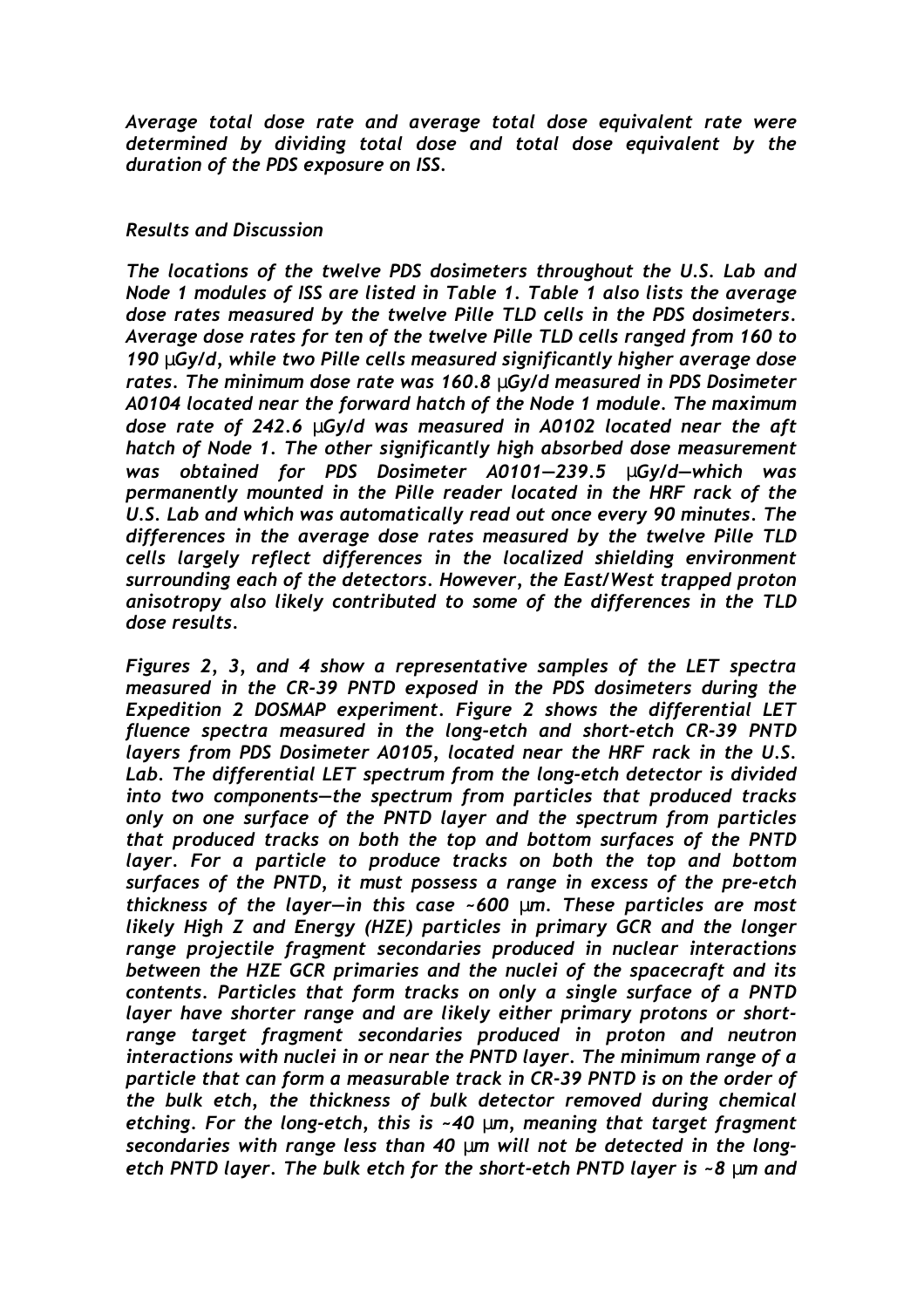*the differential fluence spectrum from the short-etch detector above 100 keV/*µ*m shows more tracks than do either of the two long-etch spectra. This demonstrates that short-range target fragments make a significant contribution to the LET spectrum at high LET.* 



*Figure 2. Differential LET fluence spectra from one surface (protons, short-range secondaries) and two surface (HZE particles) measurements in the long-etch CR-39 PNTD from the A0105 PDS dosimeter. Also shown is the differential LET fluence spectrum measured in the short-etch CR-39 PNTD from the A0105 PDS dosimeter.* 

*Figure 3 shows the average integral LET flux spectra measured in the three mutually-orthogonal long-etch CR-39 PNTD layers and the three mutuallyorthogonal short-etch CR-39 PNTD layers of PDS Dosimeter A0105. The short-etch spectrum from the z-axis extends to significantly higher LET than does that from the z-axis long-etch spectrum, illustrating the contribution to the LET spectrum at high-LET from short-range target fragment secondaries. Similarly, the short-etch spectra in both the x- and y-axes lie above those measured in the long-etch detectors. The short-etch tracks that populate the high-LET region of the spectrum are believed to be the result of neutron- and proton-induced target fragment interactions with the C and O nuclei of the detector itself. The long-etch spectra extend to lower LET than do the short-etch spectra, due to the difficulty in locating and accurately measuring the small, low-LET tracks in the shortetch detector. There is little difference in the long-etch spectra measured in the three different orientations, indicating that there was little difference in the shielding distributions is these three directions. The lack of difference in the LET spectra measured in the three orientations seen*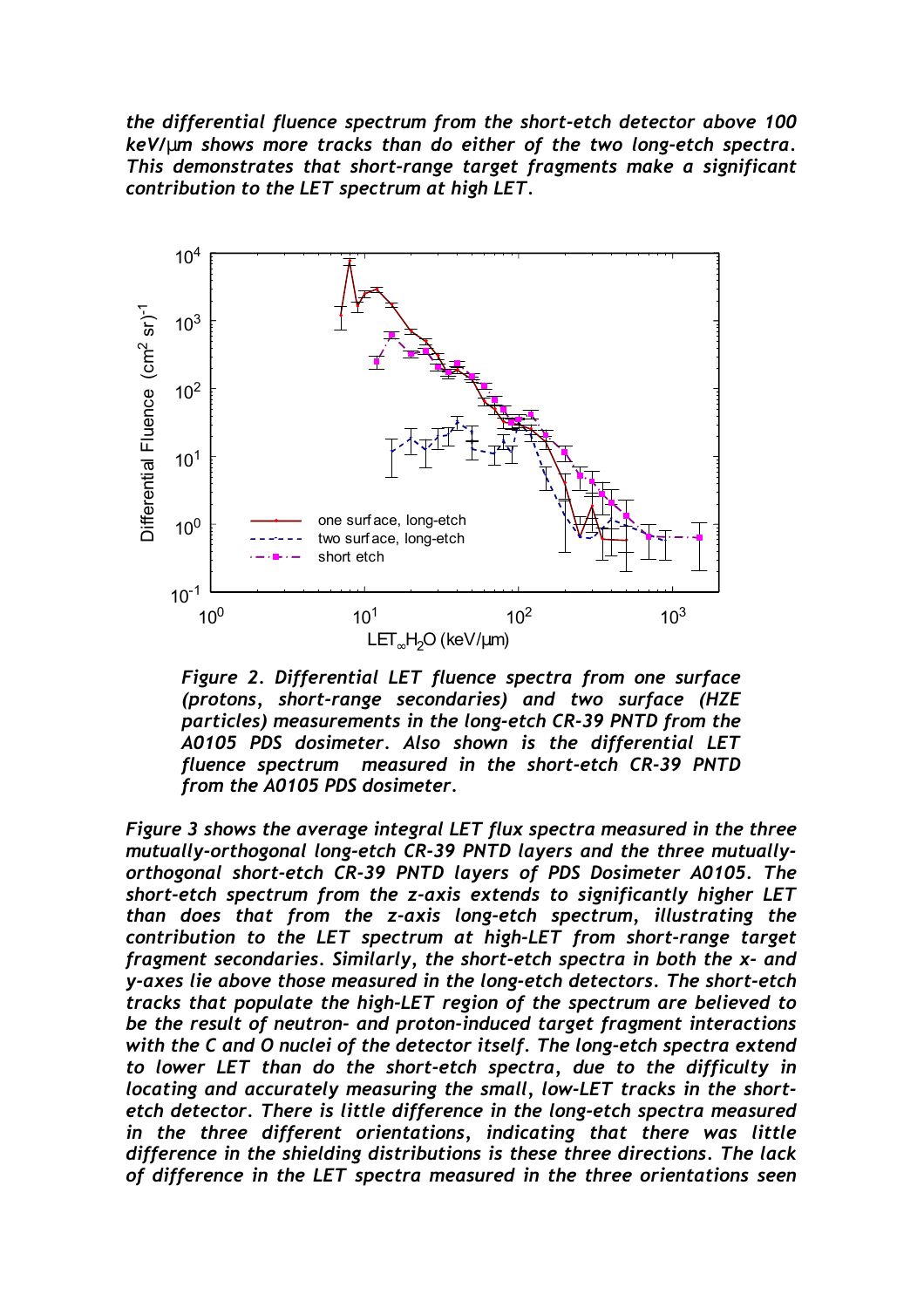*for the PDS Dosimeter A0105 also held for the other eleven PDS dosimeters. However, differences in the angular distribution of shielding surrounding the PDS dosimeters would tend to have been smeared out by the fact that for nearly 20% of the on-orbit period all the CR-39 PNTD stacks were exposed together in the same location, and by the fact that during much of the DOSMAP experiment, the orientation of the ISS relative to the geomagnetic field was not fixed.* 



*Figure 3. Integral LET flux spectra measured in the three mutually-orthogonal long-etch layers and the three mutuallyorthogonal short-etch layers of CR-39 PNTD in the A0105 PDS dosimeter.* 

*Figure 4 shows the average integral LET flux spectra from the combined short-etch and long-etch PNTD layers for PDS Dosimeter A0102, PDS Dosimeter A0104, and PDS Dosimeter A0105. Recall that PDS Dosimeter A0102 possessed the highest average dose rate as measured by TLD, while PDS Dosimeter A0104 possessed the lowest TLD-measured average dose rate. What is remarkable is the lack of difference in the integral LET flux spectra measured in these three locations. In general, there was very little difference seen between the LET spectra measured at all twelve PDS locations. In part, this lack of difference can be explained by the fact that for 20% of the on-orbit time, the CR-39 PNTD stacks in all twelve sets of PDS dosimeters were exposed in the same location. In addition, during the 2001 time period, the ISS had only been partially assembled and was filled with only a minimum of equipment and supplies that would have provided additional shielding. Finally, many of the PDS dosimeter exposure sites, e.g. near the forward and aft hatches of the ISS modules, likely possessed three-dimensional shielding distributions that were quite similar.*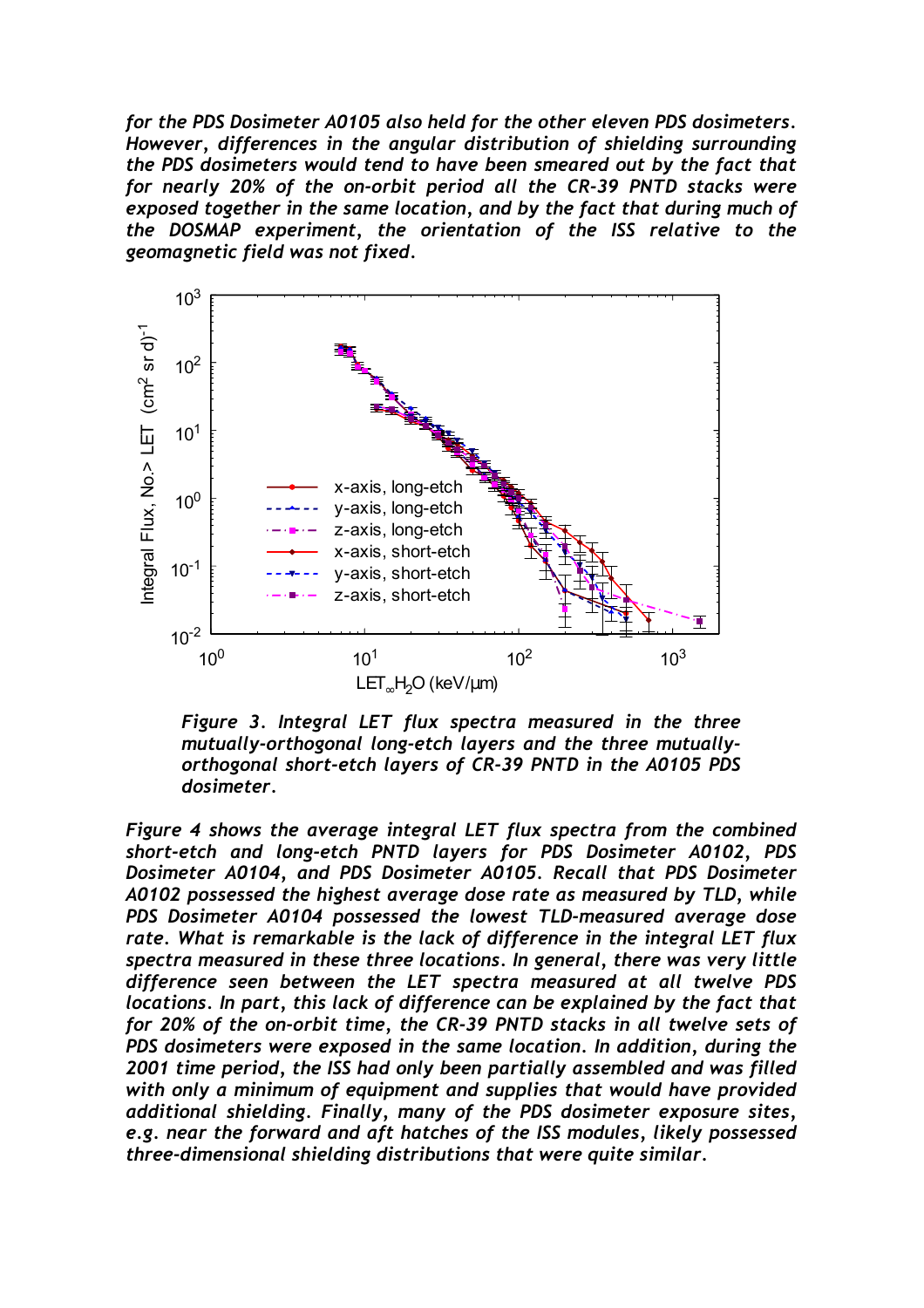*Table 1 lists the average dose and dose equivalent rates from particles of LET*∞*H2O* ≥*10 keV/*µ*m measured in the twelve sets of CR-39 PNTD, together with the average total dose and dose equivalent rates from the twelve PDS dosimeters obtained by combining the absorbed dose measured in the Pille TLD cells, with the dose and dose equivalent measured in CR-39 PNTD. Average dose rate from particles of LET*∞*H2O* ≥*10 keV/*µ*m among the twelve PDS dosimeters range from a minimum of 17.5* µ*Gy/d to a maximum of nearly 30* µ*Gy/d, while the average dose equivalent rate from* ≥*10 keV/*µ*m particles range from 201.6* µ*Sv/d to 232.8* µ*Sv/d. Average total dose rate from combined TLD and CR-39 PNTD measurements ranged from 165.1 to 248.7* µ*Gy/d, while average total dose equivalent rate ranted from 337.2 to 451.4* µ*Sv/d. In general, there was little correlation between the extremes in dose rate and dose equivalent rate from* ≥*10 keV/*µ*m particles as measured in CR-39 PNTD. There was only a weak correlation between absorbed dose rate as measured by the Pille TLD cells and the average total dose and dose equivalent rates from the combined CR-39 PNTD and Pille TLD measurements. Some of this lack of correlation reflects the fact that the CR-39 PNTD stacks were exposed for a longer duration than were the Pille TLD cells and that during this additional exposure time, the CR-39 PNTD stacks were exposed in the same location. However, this lack of correlation also illustrates the overall complexity of the space radiation environment encountered aboard LEO spacecraft and the fact that the LEO space radiation environment is made of a number of distinct radiation components.* 



*Figure 4. Integral LET flux spectra measured by CR-39 PNTD in the three of the twelve PDS dosimeters during the Expedition 2 DOSMAP Experiment.*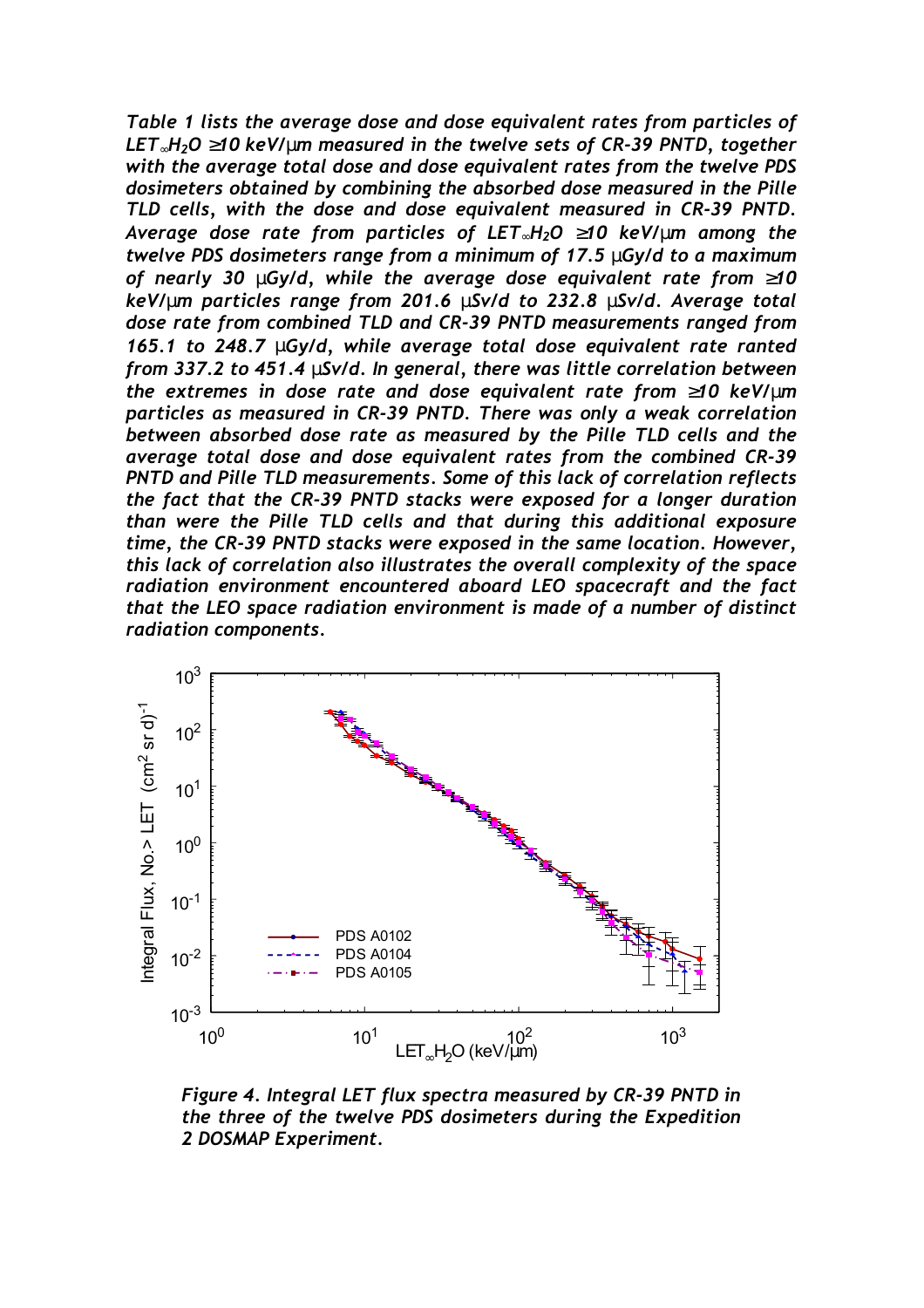## *Conclusions*

*The combination of TLD and CR-39 PNTD used in the ISS Passive Dosimetry System provides sensitivity to the major components of the space radiation environment of relevance to space crew dosimetry. Use of the Pille on-board TLD system means that the Pille TLD cells can read out and annealed by the ISS crew on orbit for any time period or condition, meaning that dose information for EVA or following a solar particle event is available when needed. The small size and mass, and the lack of a power requirement permits relatively large numbers of PDS dosimeters to be employed throughout the habitable volume of the ISS at any one time. The performance of the PDS was found to be comparable to other active and passive radiation detectors during ground-based testing conducted under the auspices of the InterComparison of Cosmic rays with Heavy Ion Beams at NIRS (ICCHIBAN) project [Uchihori et al., 2002; Uchihori & Benton, 2004].* 

*Results from the 2001 Expedition 2 DOSMAP experiment, the first on-orbit experiment to use the PDS, illustrate the general effectiveness of the system for area dosimetry on ISS. LET spectrum measurements using a combination of long-etch and short-etch CR-39 PNTD layers demonstrated that short-range, high-LET secondary particles make a significant contribution to dose and dose equivalent in LEO and should not be neglected when making dosimetric measurements on ISS. The differences in average dose and dose equivalent rates from particles of LET*∞*H2O* ≥*10 keV/*µ*m, as well as in average total dose and dose equivalent rates, illustrate the overall complexity of the space radiation environment on the interior of spacecraft and the many variables, including the three dimensional shielding distribution at any one location inside ISS and the orientation of the ISS relative to the trapped protons in the South Atlantic Anomaly, that affect the dose and dose equivalent rate in LEO.* 

# *References*

*Apathy, I., Deme, S. and Feher, I. (1996) "Microprocessor controlled portable TLD system," Rad. Prot. Dos. 66 301-304.* 

*Benton, E. R. and Benton, E. V. (2001) "Space radiation in low-Earth orbit and beyond," Nuc. Inst. & Meth. B 184 255-294.* 

*Benton, E. R., Benton, E. V. and Frank, A. L. (2002) "Passive dosimetry aboard the Mir Orbital Station: internal measurements," Rad. Meas. 35(5) 443-460.* 

*Deme, S., Apathy, I.., Feher, I., Akatov, Yu., Reitz, G., and Arkhangelski, V. (2006) "Doses due to extravehicular activity in space stations," these proceedings.*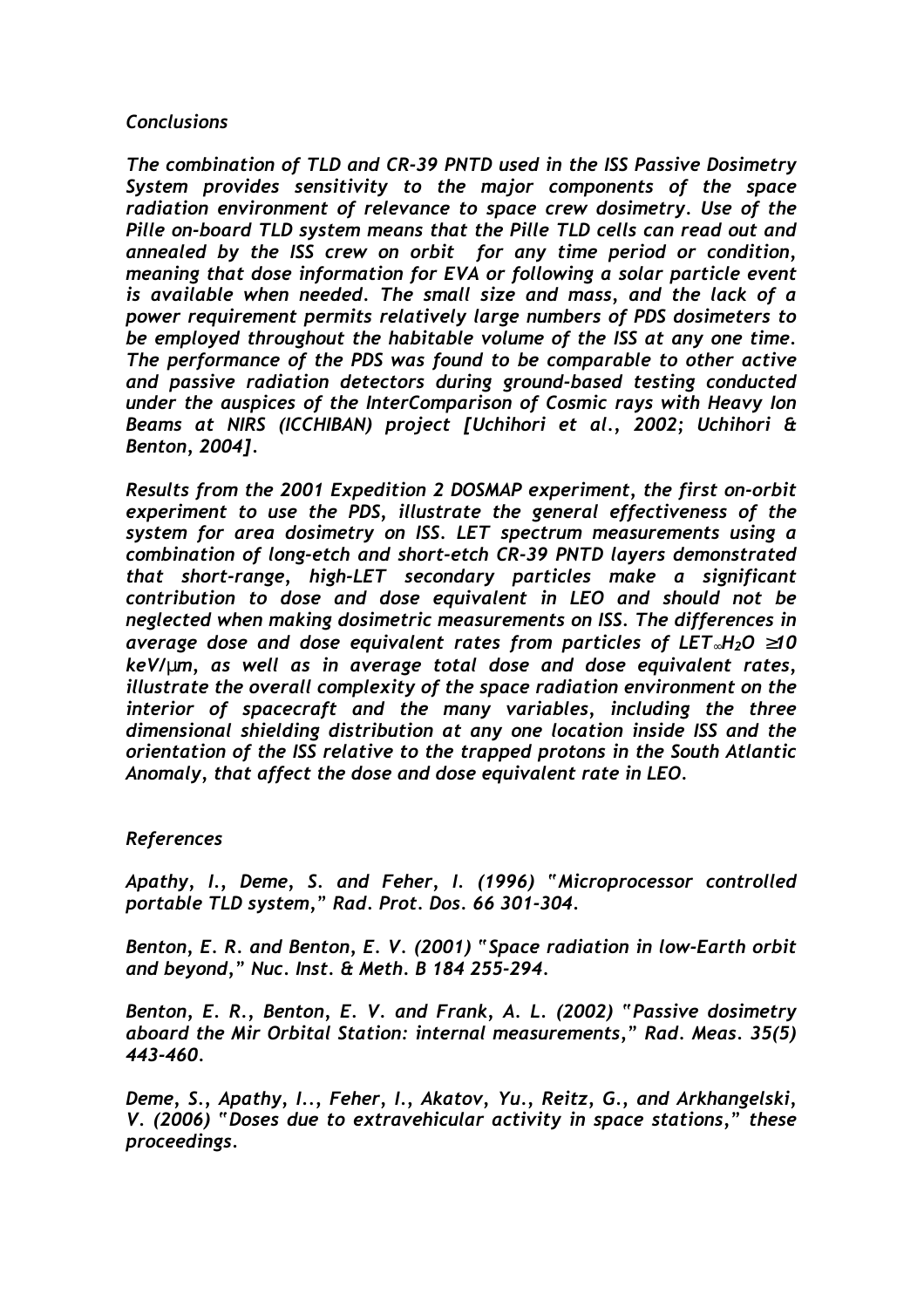*Feher, I., Deme, S., Szabo, B., Vagvolgyi, J., Szabo, P. P., Csoke, A., Ranky, M. and Akatov, Y. (1981) "A new thermoluminescent dosimeter system for space research," Adv. Space Res. 1 61-66.* 

*International Commission on Radiological Protection (1991) 1990 Recommendations of the International Commission on Radiological Protection, Pergammon, Oxford, UK, 60.* 

*Noll, A., Rusch, G., Rocher, H., Dreute, J. and Heinrich, W. (1988) "The Siegen automatic measuring system for nuclear track detectors: new developments," Nuc. Tracks & Rad. Meas. 15 (1-4) 265-268.* 

*Rusch, G., Winkel, E., Noll, A. and Heinrich, W. (1991) "The Siegen automatic measuring system from track detectors: new developments," Nuc. Tracks & Rad. Meas. 19 (1-4) 261-266.* 

*Uchihori, Y., Fujitaka, K., Yasuda, N., Benton, E. R., and the ICCHIBAN Collaboration (2002) "Intercomparison of Radiation Instruments for Cosmic-rays with Heavy Ion Beams at NIRS (ICCHIBAN Project)", J. of Rad. Res. 43, S81-S85.* 

*Uchihori, Y. and Benton, E. R. (2004) Results from the first two InterComparison of dosimetric instruments for Cosmic radiation with Heavy Ion Beams at NIRS (ICCHIBAN-1 & -2) Experiments, National Institute of Radiological Sciences, Chiba, HIMAC-078.*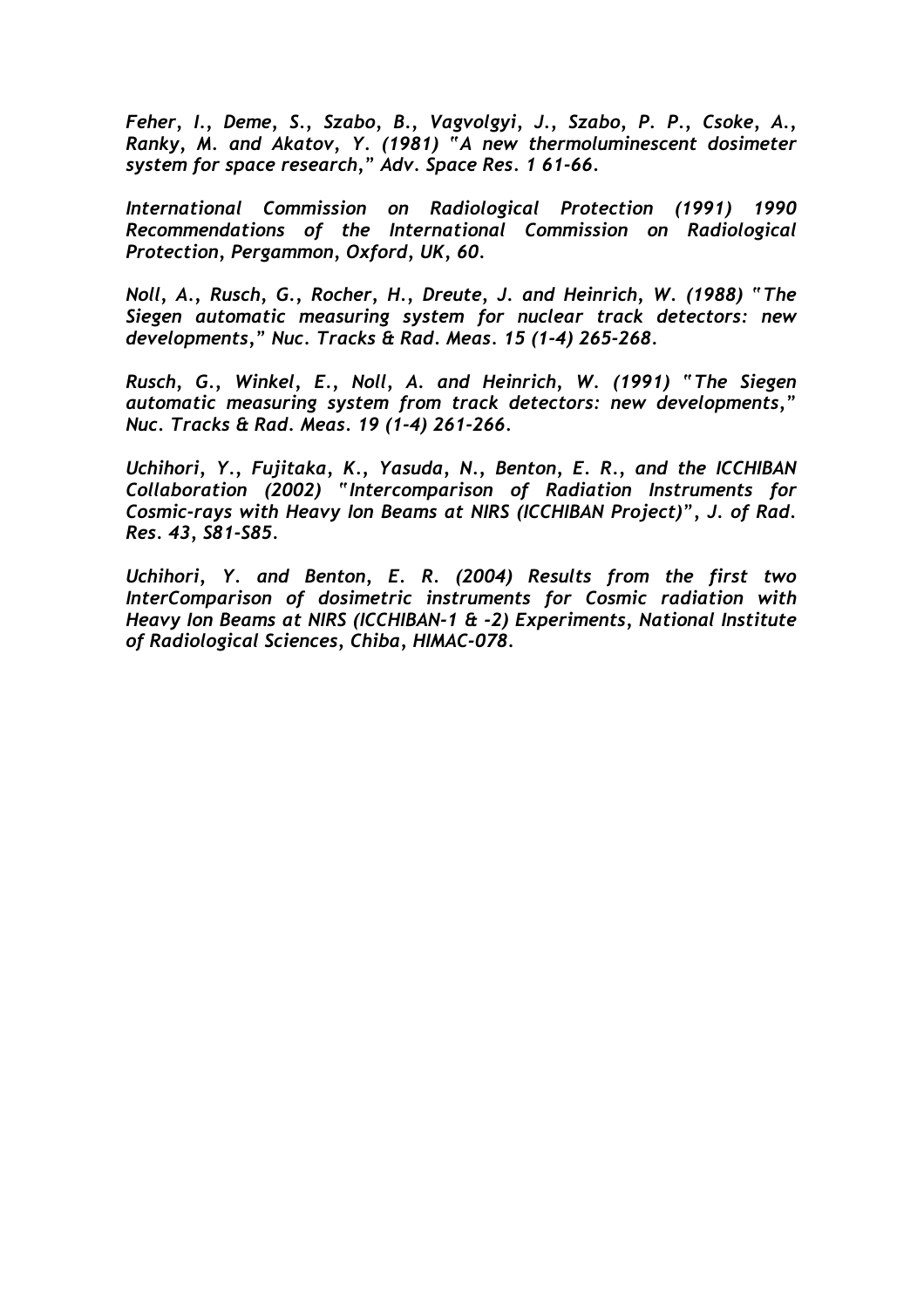*Table 1. Average dose and dose equivalent rates measured by TLD, CR-39 PNTD, and the combination of the two detectors in the twelve PDS dosimeters exposed aboard ISS during the Expedition 2 DOSMAP experiment. Also listed are the locations of the twelve PDS dosimeters within the Node 1 and U.S. Lab modules.* 

| <b>PDS</b>      | <b>Exposure Location</b>                      | Pille TLD                  | $\geq$ 10 keV/µm | Total                      | $\geq$ 10 keV/µm  | Total              |
|-----------------|-----------------------------------------------|----------------------------|------------------|----------------------------|-------------------|--------------------|
| <b>Dosimete</b> |                                               | <b>Dose Rate</b>           | <b>Dose Rate</b> | <b>Dose Rate</b>           | Dose Equivalent   | Dose Equivalent    |
| r No.           |                                               | $(\mu G y/d)$              | $(\mu Gy/d)$     | $(\mu G y/d)$              | Rate $(\mu$ Sv/d) | Rate ( $\mu$ Sv/d) |
| A0101           | <b>US Lab, HRF Rack in Pille</b><br>Reader    | $239.5 \pm 1.7$            | $24.7 \pm 1.0$   | 245.0 $\pm$<br>12.7        | $226.8 \pm 10.1$  | $447.1 \pm 25.9$   |
| A0102           | Node 1, Zenith near aft<br>hatch              | <b>242.6</b> $\pm$<br>19.0 | $22.1 \pm 0.7$   | 248.7 $\pm$<br>13.0        | $225.1 \pm 10.3$  | $451.4 \pm 26.6$   |
| A0103           | <b>US Lab, HRF Rack near</b><br><b>DOSTEL</b> | 180.5 $\pm$<br>11.8        | $29.8 \pm 1.2$   | 184.8 $\pm$<br>11.0        | $232.8 \pm 12.0$  | $389.3 \pm 24.0$   |
| A0104           | Node 1, Zenith area of<br>forward hatch       | $160.8 \pm 9.1$            | $29.3 \pm 1.2$   | <b>165.1</b> $\pm$<br>10.1 | $201.6 \pm 9.8$   | $337.4 \pm 22.3$   |
| A0105           | Node 1, Zenith area of<br>starboard hatch     | 191.5 $\pm$<br>13.2        | $29.8 \pm 1.2$   | 196.1 $\pm$<br>11.3        | $230.6 \pm 10.6$  | $397.2 \pm 24.7$   |
| A0106           | Node 1, Port side close to US<br>Lab          | 169.9 $\pm$<br>13.2        | $20.9 \pm 1.0$   | 174.2 $\pm$<br>10.3        | $189.6 \pm 10.1$  | $343.0 \pm 23.5$   |
| A0107           | US Lab, Zenith area of aft<br>hatch           | 169.4 $\pm$<br>11.5        | $17.5 \pm 0.7$   | 173.0 $\pm$<br>11.3        | $181.7 \pm 9.8$   | $337.2 \pm 24.2$   |
| A0108           | Node 1, Nadir area on<br>forward hatch        | 175.4 $\pm$<br>13.7        | $21.6 \pm 0.7$   | 178.1 $\pm$<br>9.6         | $218.6 \pm 10.3$  | $377.5 \pm 22.8$   |
| A0109           | US Lab, starboard side near<br>forward hatch  | 178.8 $\pm$<br>16.3        | $24.2 \pm 1.0$   | 183.1 $\pm$<br>10.8        | $204.0 \pm 10.1$  | $362.9 \pm 23.8$   |
| A0110           | US Lab, starboard side close<br>to aft hatch  | 173.5 $\pm$<br>13.7        | $21.4 \pm 1.0$   | 178.6 $\pm$<br>10.6        | $219.6 \pm 10.8$  | $376.8 \pm 24.2$   |
| A0111           | US Lab, port side close to<br>forward hatch   | 183.6 $\pm$<br>18.7        | $19.0 \pm 0.7$   | 187.4 $\pm$<br>10.1        | $189.1 \pm 9.4$   | $357.6 \pm 22.6$   |